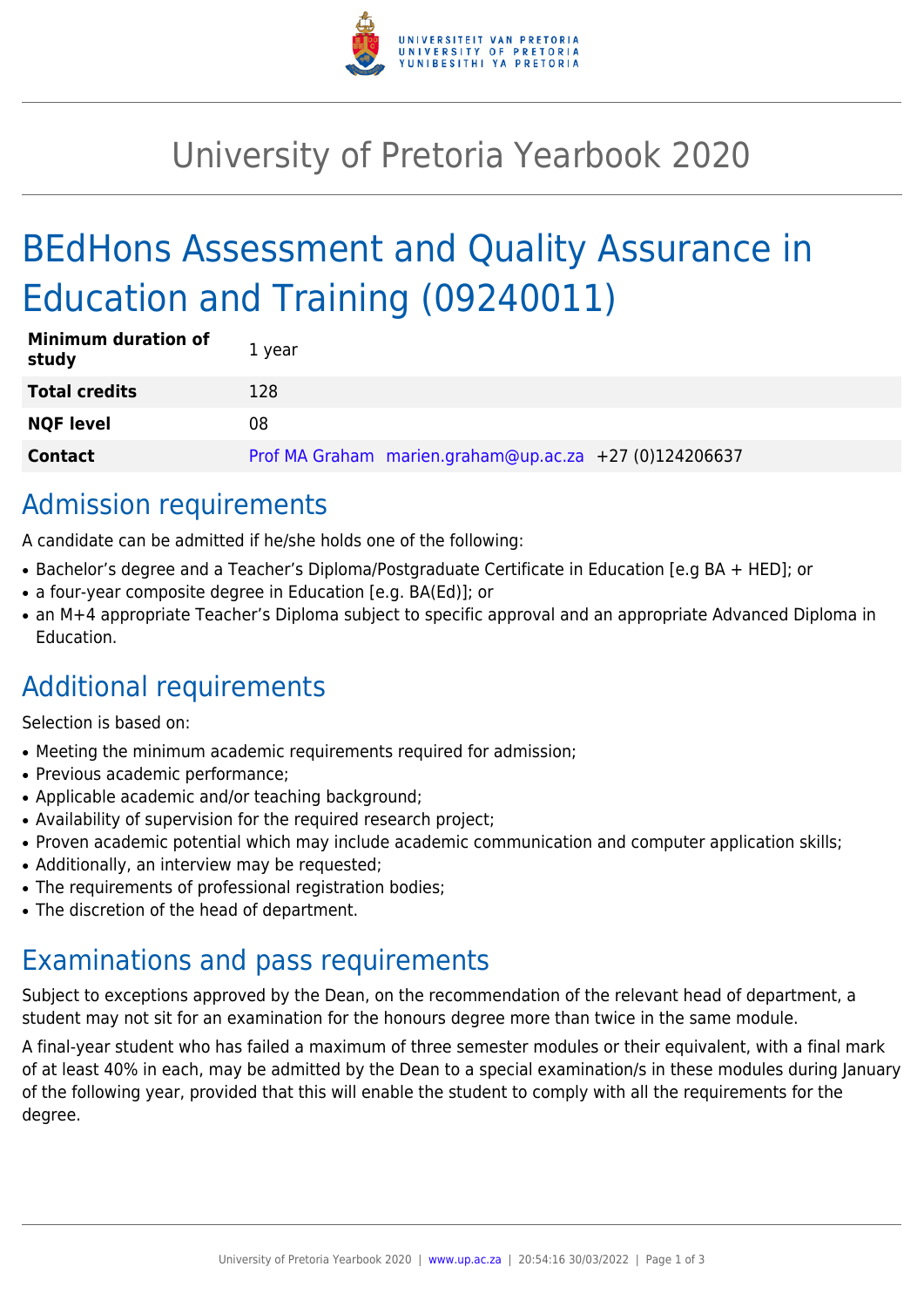

# Research information

A research project is compulsory and must be handed in for examination, as prescribed by the particular department.

## Pass with distinction

The degree is conferred with distinction on a student who has obtained an average of at least 75%, with a minimum of 70% in each module.